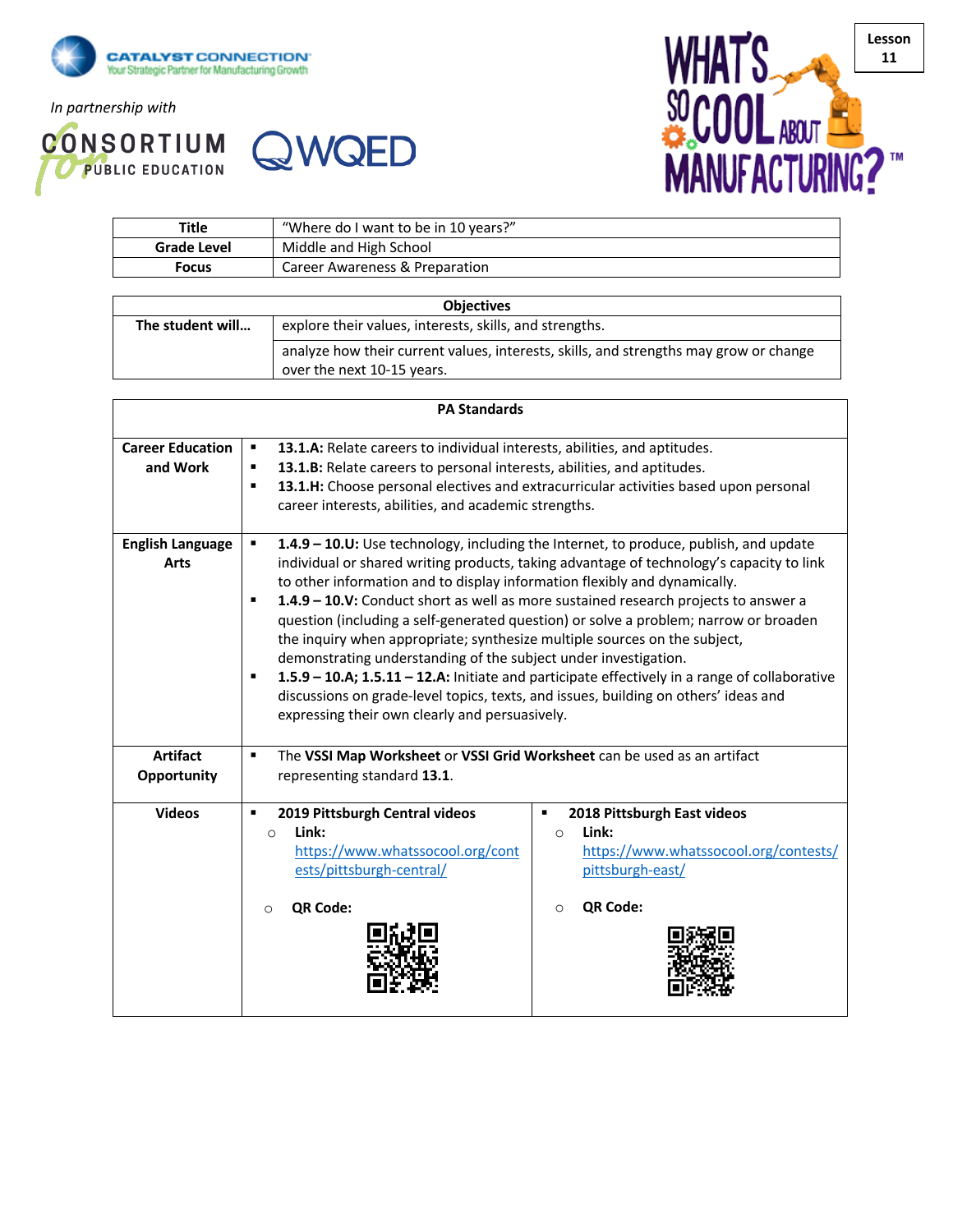| <b>Lesson Plan</b>                                                                                                                                                                    |                                                                                                                                                                                                              |  |  |  |  |  |
|---------------------------------------------------------------------------------------------------------------------------------------------------------------------------------------|--------------------------------------------------------------------------------------------------------------------------------------------------------------------------------------------------------------|--|--|--|--|--|
| <b>Materials Needed</b>                                                                                                                                                               |                                                                                                                                                                                                              |  |  |  |  |  |
|                                                                                                                                                                                       |                                                                                                                                                                                                              |  |  |  |  |  |
| VSSI Map Worksheet<br>$\bullet$<br><b>VSSI Grid Worksheet</b>                                                                                                                         |                                                                                                                                                                                                              |  |  |  |  |  |
| Internet access                                                                                                                                                                       |                                                                                                                                                                                                              |  |  |  |  |  |
| "What's So Cool About Manufacturing?" videos                                                                                                                                          |                                                                                                                                                                                                              |  |  |  |  |  |
| <b>Prior Knowledge</b>                                                                                                                                                                |                                                                                                                                                                                                              |  |  |  |  |  |
|                                                                                                                                                                                       |                                                                                                                                                                                                              |  |  |  |  |  |
| Personality, Values, and Lifestyle                                                                                                                                                    |                                                                                                                                                                                                              |  |  |  |  |  |
| $\circ$                                                                                                                                                                               | In order for students to fully engage with this lesson, they should have some understanding of how<br>their personal values relate to career choice. The article "Do your career and work values align?," by |  |  |  |  |  |
|                                                                                                                                                                                       | Saundra Loffredo on Inside Higher Ed's website provides a great introduction to this topic. In her<br>article, Loffredo provides the following definitions for the different types of values that impact our |  |  |  |  |  |
| career choices:                                                                                                                                                                       |                                                                                                                                                                                                              |  |  |  |  |  |
| ٠                                                                                                                                                                                     | Intrinsic values "are related to the intangibles about the career. These are the values that<br>motivate you and help you feel fulfilled. Examples of intrinsic values are giving back to                    |  |  |  |  |  |
|                                                                                                                                                                                       | society and expressing your creativity."                                                                                                                                                                     |  |  |  |  |  |
| Extrinsic values "relate to the tangible rewards derived from your career and your work<br>٠<br>environment. Some examples of extrinsic values are pay, working as part of a team and |                                                                                                                                                                                                              |  |  |  |  |  |
|                                                                                                                                                                                       | providing influence."                                                                                                                                                                                        |  |  |  |  |  |
|                                                                                                                                                                                       | Lifestyle values "are a type of second-tier value. What you do for a career and where you<br>work produces a certain type of lifestyle. The type of lifestyle you desire can help complete                   |  |  |  |  |  |
|                                                                                                                                                                                       | the picture of what you value. A few examples of lifestyle values include living in a big city,                                                                                                              |  |  |  |  |  |
|                                                                                                                                                                                       | traveling extensively and living simply."                                                                                                                                                                    |  |  |  |  |  |
|                                                                                                                                                                                       |                                                                                                                                                                                                              |  |  |  |  |  |
| The full article, with links to other resources, can be found here:                                                                                                                   |                                                                                                                                                                                                              |  |  |  |  |  |
|                                                                                                                                                                                       | https://www.insidehighered.com/advice/2017/11/13/importance-aligning-your-career-your-core-values-essay                                                                                                      |  |  |  |  |  |
| <b>Procedures and Activities</b>                                                                                                                                                      |                                                                                                                                                                                                              |  |  |  |  |  |
|                                                                                                                                                                                       |                                                                                                                                                                                                              |  |  |  |  |  |
| Warm-Up                                                                                                                                                                               |                                                                                                                                                                                                              |  |  |  |  |  |
| $\circ$                                                                                                                                                                               | Where do you see yourself in 10 years? [3 minutes]                                                                                                                                                           |  |  |  |  |  |
|                                                                                                                                                                                       | "In 3 minutes, draw a picture and write descriptive words and phrases that show where you                                                                                                                    |  |  |  |  |  |
|                                                                                                                                                                                       | want to be in 10 years. Think about your career, your housing, your friends and family, etc."                                                                                                                |  |  |  |  |  |
| <b>Body</b>                                                                                                                                                                           |                                                                                                                                                                                                              |  |  |  |  |  |
| $\circ$                                                                                                                                                                               | What are my values, interests, strengths, and skills? [25 minutes]<br>The teacher asks students to close their eyes and think for a few minutes about their values,                                          |  |  |  |  |  |
|                                                                                                                                                                                       | interests, strengths, and skills. Ask prodding questions, such as, "When you think about your                                                                                                                |  |  |  |  |  |
|                                                                                                                                                                                       | values, think about what is currently important to you. If a friend asks you to go out, but you                                                                                                              |  |  |  |  |  |
| promised a sibling you'd stay home and watch a movie with them, which do you do? If you                                                                                               |                                                                                                                                                                                                              |  |  |  |  |  |
|                                                                                                                                                                                       | are offered a new part-time job that pays more money than you're currently making, do you                                                                                                                    |  |  |  |  |  |
|                                                                                                                                                                                       | take it? What if you know your current boss relies on you?" Give students 5 minutes to write                                                                                                                 |  |  |  |  |  |
|                                                                                                                                                                                       | down a few words on their VSSI Map Worksheet.                                                                                                                                                                |  |  |  |  |  |
| ٠                                                                                                                                                                                     | The teacher then asks students to think about their life in a few years-the year they're                                                                                                                     |  |  |  |  |  |
|                                                                                                                                                                                       | graduating from high school. What skills, credentials, and values will the students have                                                                                                                     |  |  |  |  |  |
|                                                                                                                                                                                       | then? How will this differ from today? Ask prodding questions, such as, "Where do you want<br>to live? At home? On your own? On a college campus? In a different city or state? What do                      |  |  |  |  |  |
|                                                                                                                                                                                       | you want to be able to afford in the next few years? Think about what type of home or car                                                                                                                    |  |  |  |  |  |
|                                                                                                                                                                                       | you'd like; how about vacations, pets, or kids?" Give students 5 minutes to write down their                                                                                                                 |  |  |  |  |  |
|                                                                                                                                                                                       | thoughts on their VSSI Map Worksheet.                                                                                                                                                                        |  |  |  |  |  |
| ٠                                                                                                                                                                                     | Finally, the teacher asks students to think about their life in about 5 years after graduating                                                                                                               |  |  |  |  |  |
| from high school. "What has changed in your values, skills, and credentials? What do you                                                                                              |                                                                                                                                                                                                              |  |  |  |  |  |
|                                                                                                                                                                                       | need to do to meet your goals? Consider your career, your schooling, and your values." Give                                                                                                                  |  |  |  |  |  |
|                                                                                                                                                                                       | students 5 minutes to write down their thoughts on their VSSI Map Worksheet.                                                                                                                                 |  |  |  |  |  |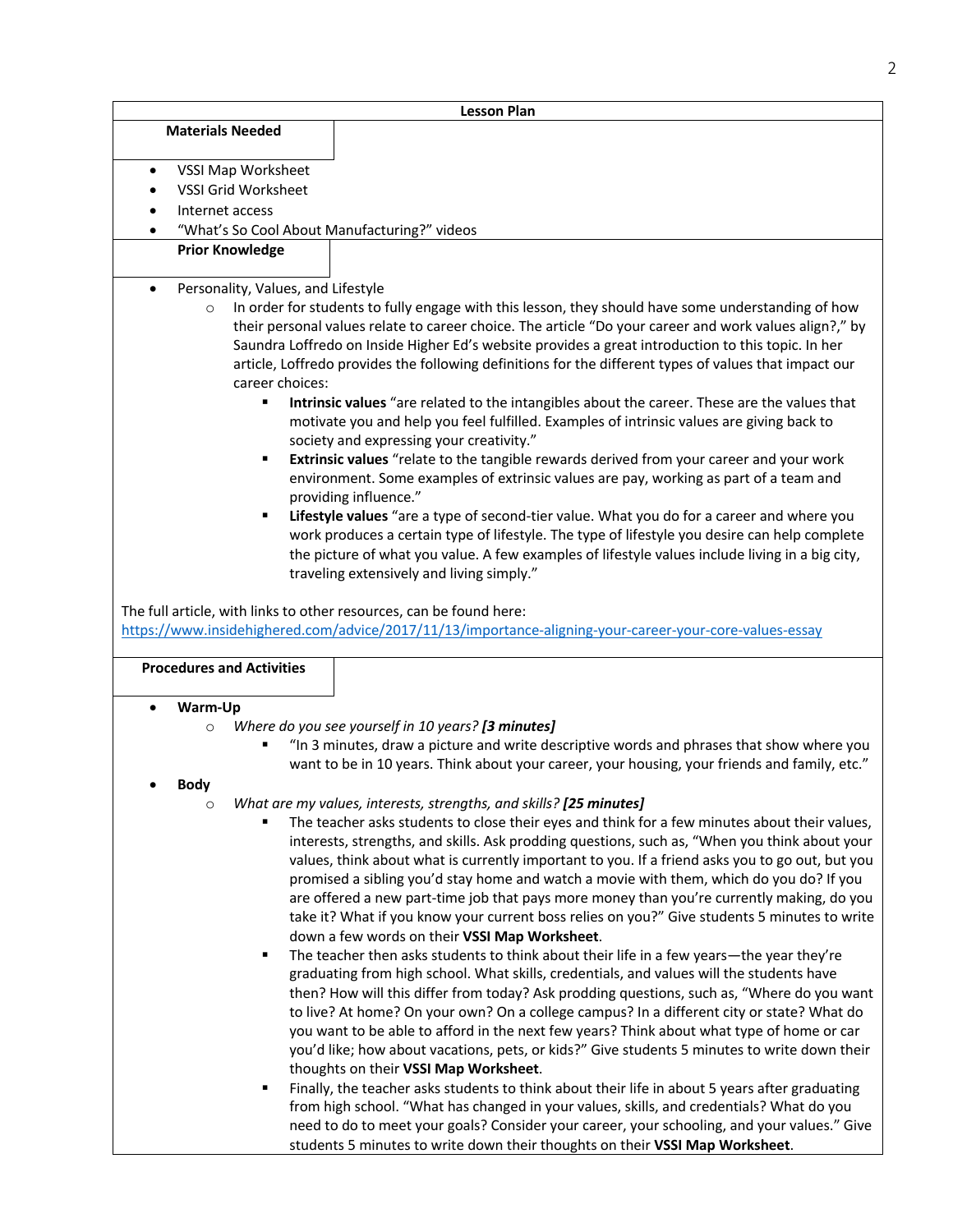- § After having time to think and write down phrases on their **VSSI Map Worksheet**, students should then complete the **VSSI Grid Worksheet**. This will allow students to see their thoughts in a different format.
- o *Video [5 minutes]*
	- **•** Ask students to find a video online that highlights a business where they could see themselves working, even just as a beginning.

#### • **Closing**

- o *Share [10 minutes]*
	- § Students should then share with their peers why they chose the video and how they could see themselves advancing their career at that business. They should also share their map or grid. Sharing can be between partners or small groups.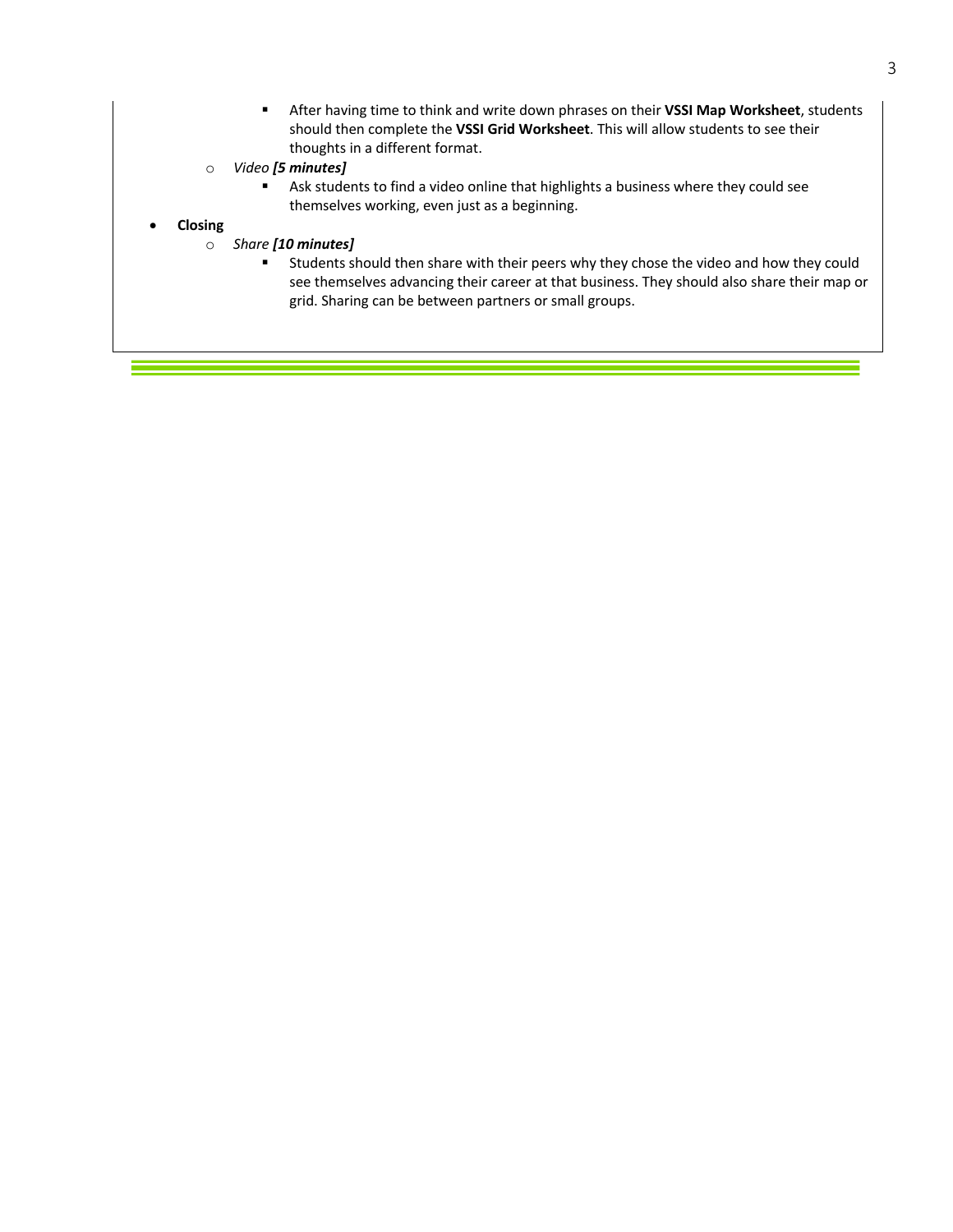#### **VSSI Map**

## **Directions:**

For each phase of the map, write down your thoughts informally. Use phrases, words, or drawings to convey your thoughts. VSSI stands for values, strengths, skills, and interests. This whole exercise is about you and what you want now and in the future.